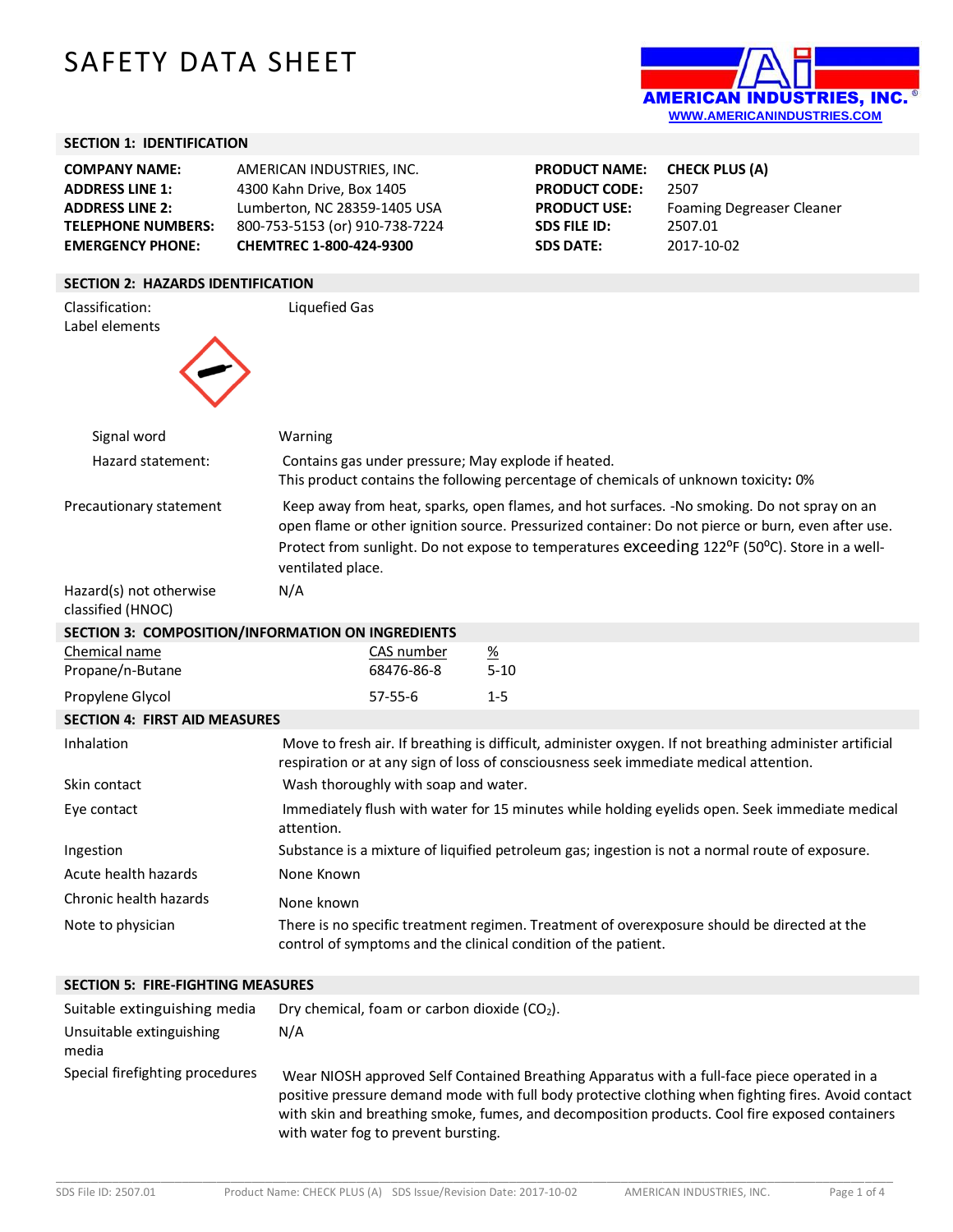| Unusual fire and explosion<br>hazards              | Contents under pressure. Exposure to temperatures above 120°F (49°C) may cause bursting.                                                                                                                                                   |                 |  |
|----------------------------------------------------|--------------------------------------------------------------------------------------------------------------------------------------------------------------------------------------------------------------------------------------------|-----------------|--|
| Hazardous combustion<br>products                   | None known.                                                                                                                                                                                                                                |                 |  |
| <b>SECTION 6: ACCIDENTAL RELEASE MEASURES</b>      |                                                                                                                                                                                                                                            |                 |  |
| Personal protective equipment                      | Refer to section VIII for proper Personal Protective Equipment.                                                                                                                                                                            |                 |  |
| Spill                                              | Absorb with non-combustible material like vermiculite, sand or earth and rinse with small amount<br>of soapy water. Do not allow to drain into sewers or storm drains. Dispose in accordance with local,<br>state and federal regulations. |                 |  |
| Waste disposal                                     | Dispose of in accordance with federal, state, and local regulations. Do not reuse, puncture, or<br>incinerate container. Wrap container and place in trash collection.                                                                     |                 |  |
| <b>RCRA Status</b>                                 | Product should be fully characterized prior to disposal (40 CFR 261).                                                                                                                                                                      |                 |  |
| <b>SECTION 7: HANDLING AND STORAGE</b>             |                                                                                                                                                                                                                                            |                 |  |
| Precautions for safe handling                      | Protect from sunlight. Store in a well-ventilated place. Do not expose to temperatures exceeding<br>50°C/122°F. Pressurized container: Do not pierce or burn, even after use.                                                              |                 |  |
| Other precautions                                  | None.                                                                                                                                                                                                                                      |                 |  |
| Incompatibility                                    | Strong inorganic and organic bases.                                                                                                                                                                                                        |                 |  |
| SECTION 8: EXPOSURE CONTROLS/PERSONAL PROTECTION   |                                                                                                                                                                                                                                            |                 |  |
| Hazardous Component                                | <b>OSHA PEL</b>                                                                                                                                                                                                                            | <b>ACGIHTLV</b> |  |
| Propane/n-Butane                                   | 1000 ppm                                                                                                                                                                                                                                   | 1000 ppm        |  |
| Propylene Glycol                                   | Not Established                                                                                                                                                                                                                            | Not Established |  |
| Appropriate engineering<br>controls                | General ventilation and local exhaust should be adequate.                                                                                                                                                                                  |                 |  |
| Respiratory protection                             | Wear NIOSH/MSHA approved respiratory protection if used in confined, poorly ventilated areas.                                                                                                                                              |                 |  |
| Personal protective equipment                      | Safety glasses and chemical resistant gloves.                                                                                                                                                                                              |                 |  |
| <b>Additional Measures</b>                         | Wash hands and clothing in contact with product after use.                                                                                                                                                                                 |                 |  |
| <b>SECTION 9: PHYSICAL AND CHEMICAL PROPERTIES</b> |                                                                                                                                                                                                                                            |                 |  |
| Appearance                                         | White Foam                                                                                                                                                                                                                                 |                 |  |
| Odor<br>Odor threshold                             | <b>Bland odor</b><br>N/D                                                                                                                                                                                                                   |                 |  |
| <b>Boiling point</b>                               | N/D                                                                                                                                                                                                                                        |                 |  |
| <b>Freezing Point</b>                              | N/D                                                                                                                                                                                                                                        |                 |  |
| Flammability                                       | Not considered a flammable aerosol or an extremely flammable aerosol by OSHA (29CFR<br>1910.1200)                                                                                                                                          |                 |  |
| Flash point                                        | N/D                                                                                                                                                                                                                                        |                 |  |
| Auto-ignition temperature                          | N/D                                                                                                                                                                                                                                        |                 |  |
| Upper/lower flammability<br>limits                 | Lower: 1                                                                                                                                                                                                                                   | Upper: N/D      |  |
| Vapor Pressure (mmHg)                              | 17.5 @ 77°F (25°C)                                                                                                                                                                                                                         |                 |  |
| Vapor density (Air = $1$ )                         | >1 @ 77°F (25°C)                                                                                                                                                                                                                           |                 |  |
| <b>Evaporation Rate</b>                            | <1                                                                                                                                                                                                                                         |                 |  |
| Specific Gravity (H20=1)                           | 1.02 @ 77°F (25°C)                                                                                                                                                                                                                         |                 |  |
| pH                                                 | 10.3                                                                                                                                                                                                                                       |                 |  |
| Solubility in Water                                | 100%                                                                                                                                                                                                                                       |                 |  |
| Partition Coefficient:n-<br>Octanol/water (Kow)    | N/D                                                                                                                                                                                                                                        |                 |  |
| Volatile Organic Compounds<br>(VOC)                | <7%                                                                                                                                                                                                                                        |                 |  |
| <b>Decomposition Temperature</b><br>Viscosity      | N/D<br>N/D                                                                                                                                                                                                                                 |                 |  |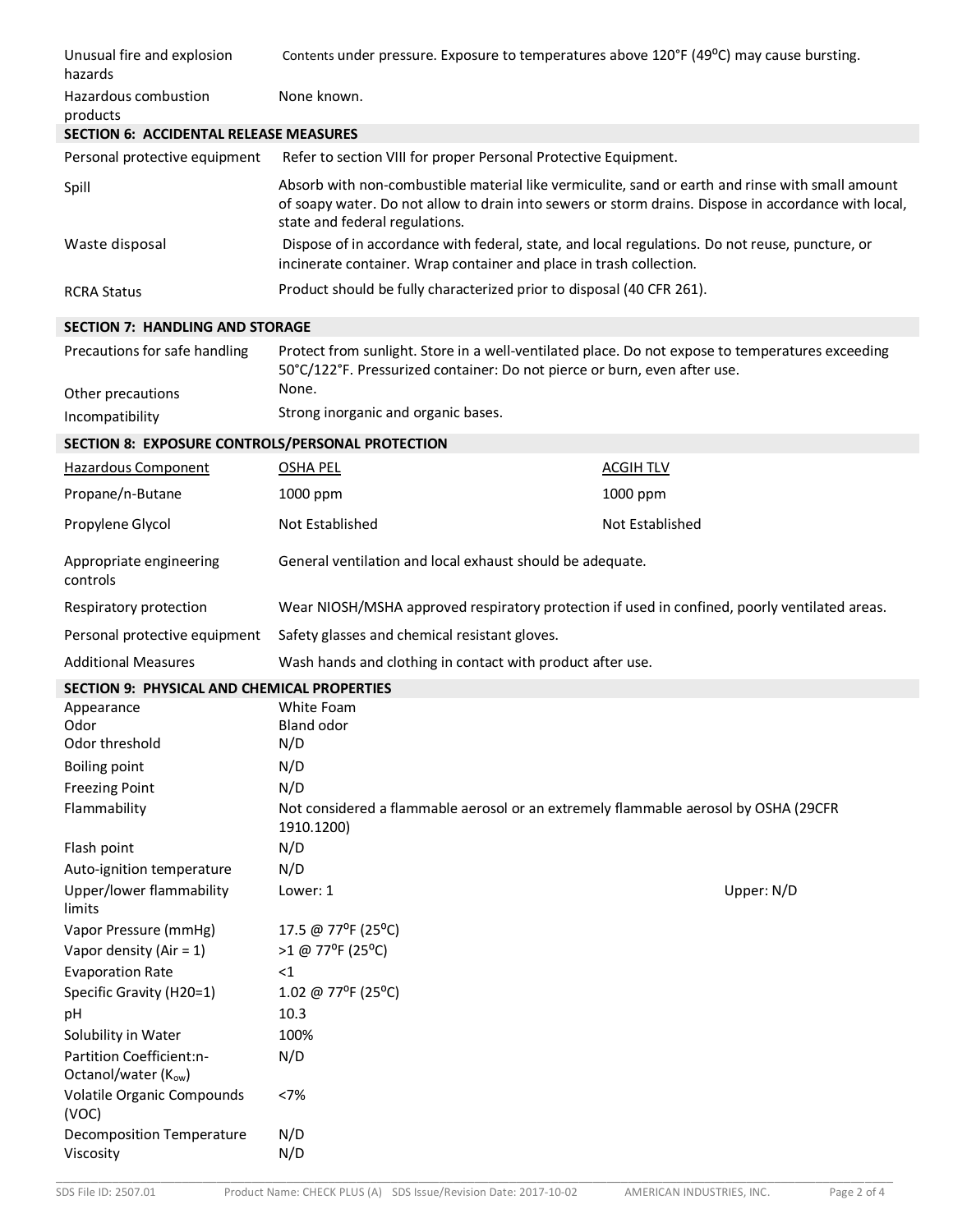## **SECTION 10: STABILITY AND REACTIVITY**

| Reactivity                          | None known.                                                                         |
|-------------------------------------|-------------------------------------------------------------------------------------|
| Chemical stability                  | Stable.                                                                             |
| Conditions to avoid                 | Do not mix with strong acids.                                                       |
| Incompatibility                     | Strong inorganic and organic bases.                                                 |
| Hazardous decomposition<br>products | Carbon monoxide and unidentified organic compounds may be formed during combustion. |
| Possible hazardous reactions        | None known.                                                                         |

#### **SECTION 11: TOXICOLOGICAL INFORMATION**

| Toxicological information    | Propane/n-Butane (68476-86-8) LC <sub>50</sub> (Inhalation, Rat, 4hr) 685 mg/m <sup>3</sup>           |
|------------------------------|-------------------------------------------------------------------------------------------------------|
| Routes of Entry              | Eyes, Ingestion, Inhalation, Skin.                                                                    |
| Ingestion                    | Not a likely route of exposure under normal product handling conditions.                              |
| Inhalation                   | Acute exposure may cause nausea, vomiting, coughing and pulmonary irritation.                         |
| Skin contact                 | May cause mild irritation with prolonged or repeated contact.                                         |
| Eye contact                  | May cause irritation, redness.                                                                        |
| Medical condition aggravated | Pre-existing disorders of the skin, respiratory system, and eyes will be aggravated by over exposure. |
| Acute health hazards         | None known.                                                                                           |
| Chronic health hazards       | None known.                                                                                           |
| Carcinogenicity              | This product is not considered to be a carcinogen by IARC, ACGIH, NTP, or OSHA.                       |

## **SECTION 12: ECOLOGICAL INFORMATION**

| Ecological information   | Not Established.                               |
|--------------------------|------------------------------------------------|
| Biodegradability         | This product is biodegradable.                 |
| Bioaccumulation          | This product is not expected to bioaccumulate. |
| Mobility in soil         | This product is mobile in soil.                |
| Other ecological hazards | None known.                                    |

## **SECTION 13: DISPOSAL CONSIDERATIONS**

| Waste disposal     | Dispose of in accordance with federal, state, and local regulations. Do not reuse, puncture, or<br>incinerate container. Wrap container and place in trash collection. |
|--------------------|------------------------------------------------------------------------------------------------------------------------------------------------------------------------|
| <b>RCRA Status</b> | Product should be fully characterized prior to disposal (40 CFR 261).                                                                                                  |

## **SECTION 14: TRANSPORT INFORMATION**

DOT UN1950, Aerosols, Limited Quantity

## **SECTION 15: REGULATORY INFORMATION**

TSCA Status: All chemicals are listed or exempt.

CERCLA (Comprehensive response compensation, and liability act): None.

SARA 311/312 Hazardous categories: None.

SARA 313 reportable ingredients: None

Clean water act: None.

## US state regulations: California Proposition 65: None.

International inventories: All components are listed or exempted.

\_\_\_\_\_\_\_\_\_\_\_\_\_\_\_\_\_\_\_\_\_\_\_\_\_\_\_\_\_\_\_\_\_\_\_\_\_\_\_\_\_\_\_\_\_\_\_\_\_\_\_\_\_\_\_\_\_\_\_\_\_\_\_\_\_\_\_\_\_\_\_\_\_\_\_\_\_\_\_\_\_\_\_\_\_\_\_\_\_\_\_\_\_\_\_\_\_\_\_\_\_\_\_\_\_\_\_\_\_\_\_\_\_\_\_\_\_\_\_\_